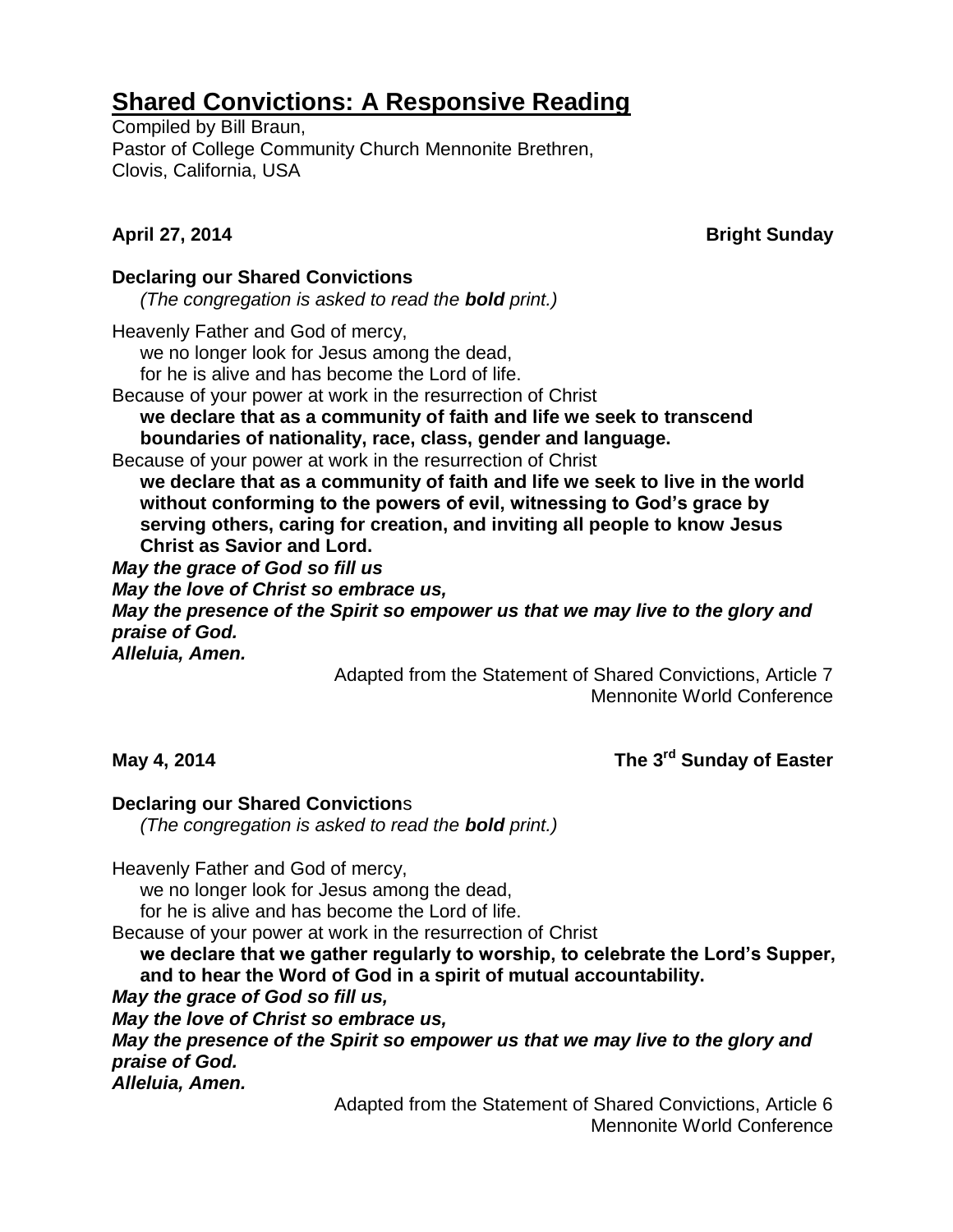## **May 11, 2014 The 4th Sunday of Easter**

#### **Declaring our Shared Convictions**

*(The congregation is asked to read the bold print)*

Heavenly Father and God of mercy,

we no longer look for Jesus among the dead,

for he is alive and has become the Lord of life.

Because of your power at work in the resurrection of Christ

**we declare that Jesus is the Son of God.**

Because of your power at work in the resurrection of Christ

**we declare that through his life and teachings, his cross and resurrection, he showed us how to be faithful disciples, redeemed the world, and offers eternal life.**

*May the grace of God so fill us, May the love of Christ so embrace us, May the presence of the Spirit so empower us that we may live to the glory and praise of God. Alleluia, Amen.*

Adapted from the Statement of Shared Convictions, Article 2 Mennonite World Conference

**May 18, 2014** The 5<sup>th</sup> Sunday of Easter

### **Declaring our Shared Convictions**

(*The congregation is asked to read the bold print.)*

Heavenly Father and God of mercy,

we no longer look for Jesus among the dead,

for he is alive and has become the Lord of life.

Because of your power at work in the resurrection of Christ

**we declare that the Spirit of Jesus empowers us to trust God in all areas of life so we become peacemakers**

Because of your power at work in the resurrection of Christ

**we declare as peacemakers we renounce violence love our enemies, seek justice, and share our possessions with those in need.** 

*May the grace of God so fill us,*

*May the love of Christ so embrace us,*

*May the presence of the Spirit so empower us that we may live to the glory and praise of God.*

*Alleluia, Amen.*

Adapted from the Statement of Shared Convictions, Article 5 Mennonite World Conference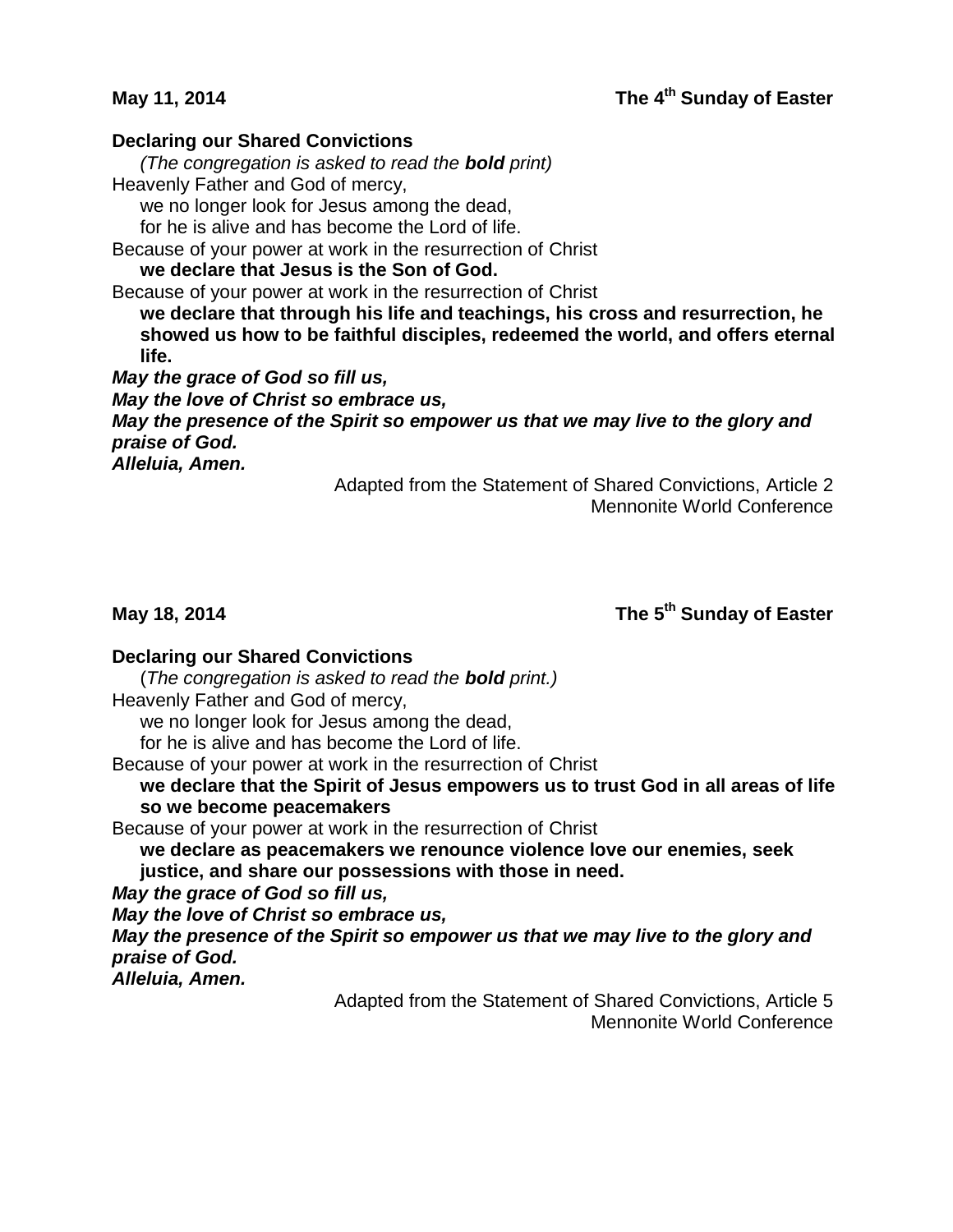## **May 25, 2014 The 6th Sunday of Easter**

### **Declaring our Shared Convictions**

*(The congregation is asked to read the bold print)*

Heavenly Father and God of mercy,

we no longer look for Jesus among the dead,

for he is alive and has become the Lord of life.

Because of your power at work in the resurrection of Christ

**we accept the Bible as our authority for faith and life.** 

Because of your power at work in the resurrection of Christ

**we interpret the Bible under Holy Spirit guidance, in the light of Jesus Christ to discern God's will for our obedience.**

*May the grace of God so fill us,*

*May the love of Christ so embrace us,*

*May the presence of the Spirit so empower us that we may live to the glory and praise of God.*

*Alleluia, Amen.*

Adapted from the Statement of Shared Convictions, Article 4 Mennonite World Conference

**June 1, 2014** 

**The 7<sup>th</sup> Sunday of Easter** 

### **Declaring our Shared Convictions**

*(The congregation is asked to read the bold print)*

Heavenly Father and God of mercy,

we no longer look for Jesus among the dead,

for he is alive and has become the Lord of life.

Because of your power at work in the resurrection of Christ

**God is known to us as Father, Son and Holy Spirit.**

Because of your power at work in the resurrection of Christ

**God is known to us as the Creator who seeks to restore fallen humanity by calling a people to be faithful in fellowship, worship, service, and witness.** 

*May the grace of God so fill us,*

*May the love of Christ so embrace us,*

*May the presence of the Spirit so empower us that we may live to the glory and praise of God.*

*Alleluia, Amen.*

Adapted from the Statement of Shared Convictions, Article 1 Mennonite World Conference